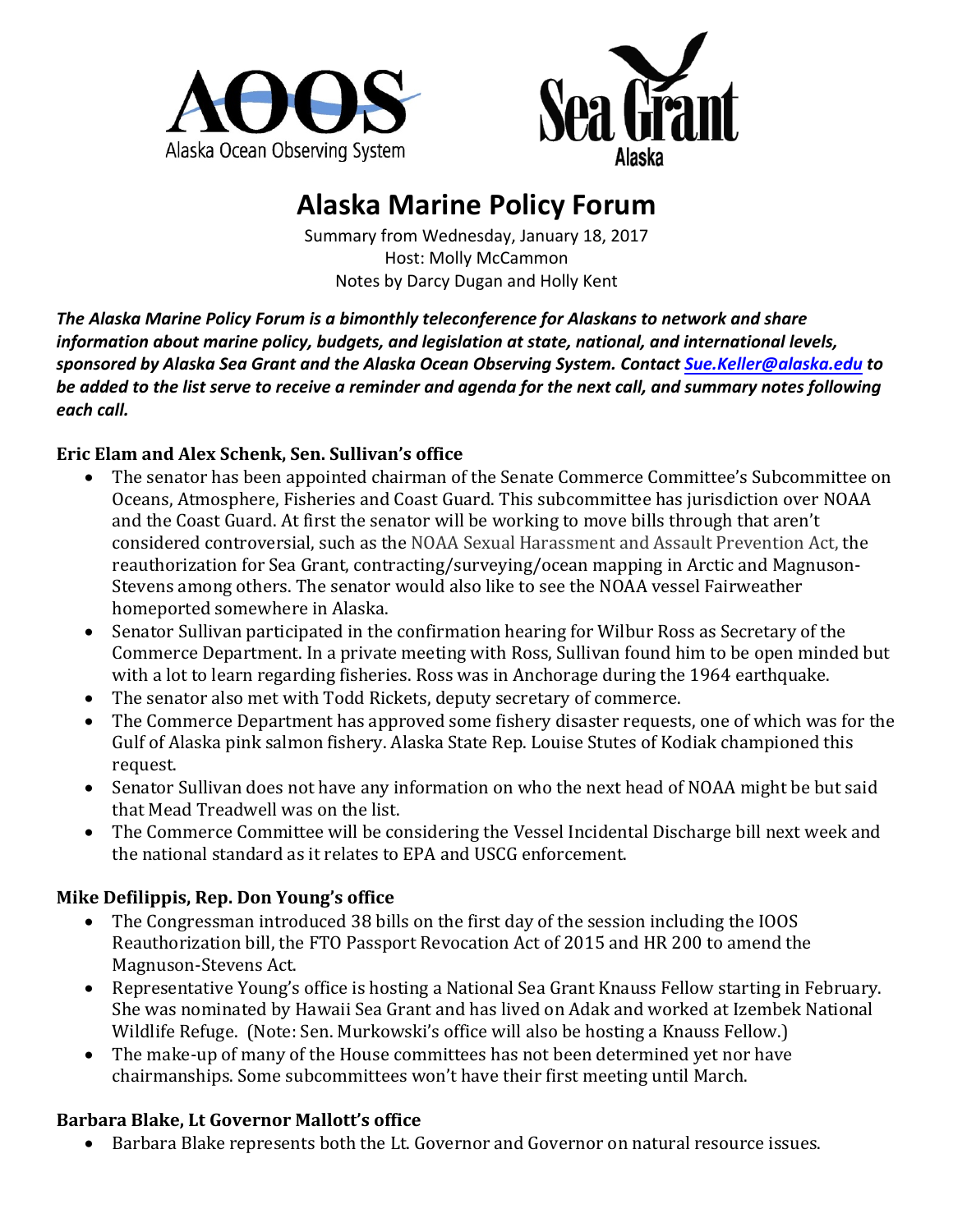- Blake reported that Governor Walker appointed her to the National Ocean Council Coordinating Committee.
- The governor is working on two pieces of legislation related to the Mariculture Revolving Fund and mariculture enhancement. This legislation would allow for the addition of shellfish and seaweed into hatchery programs.
- The Governor will be mentioning climate change briefly in his State of The State address. The administration is working on this issue, but it will not take precedence over the fiscal crisis. Governor Walker has asked the Lt. Governor to take the lead on climate change initiatives if one moves forward. The Lt. Governor's main goal is to involve as many Alaskan voices as possible in the conversation. Please contact Barbara at barbara.blake@alaska.gov if you want to be involved.
- There have been conversations on re-engaging with the Pacific Coast Collaborative.
- Darcy Dugan has been named to the Ocean Acidification work group that is part of the collaborative.
- The governor's office is currently receiving applications for the Board of Fish. Barbara asks that people send their applications her way.

## **Marc Swanson, Seward Marine Center**

- Marc is the lead coordinator for the Tsunami Bowl, which is the Alaska regional competition for the National Ocean Science Bowl sponsored by the Consortium for Ocean Leadership. The Tsunami Bowl occurs in Seward February 16 - 19 and is one of 24 regional competitions occurring around the nation.
- The national competition will be in Corvallis, Oregon this year.
- The Seward Tsunami Bowl, which is in its 20<sup>th</sup> year, has 16 teams, with 120 kids competing from all around Alaska. There are 80-90 volunteers and judges involved in this event.
- The Alaska competition has an additional research component unlike the other regions. This year's research focus is "Resource Management in a Warming Pacific Ocean". These research papers will be presented at the national competition.
- There is also an ocean art show component of the regional competition, with artwork on exhibit at the Alaska SeaLife Center in March.
- Marc says that they have key volunteer positions filled but if anyone is interested in helping they can contact him at 907-224-4311 or mswanso1@alaska.edu.

# **Amy Holman, NOAA**

- The Coastal Resiliency Grant Program Federal Funding Opportunity announcement came out last week with two categories: Strengthen Coastal Communities and Habitat Restoration. 1-3 year projects can seek funding between \$250K and \$1M. There is \$15 M available. There is a 2-1 federal to non-federal match requirement. Tribes are eligible, and the match may be waived. All projects require a letter of support from the Governor. More information can be found [here.](https://coast.noaa.gov/resilience-grant/)
- Amy reported on the damage from a series of large storms that moved up the west coast following Christmas. Extensive damage was done to rural areas, particularly on St. Lawrence Island. The National Weather Service sent representatives to the two communities on the island to view the damage and speak to the residents. The goal was to learn about impacts in order to improve future forecasts and communication.

# **Tara Borland, Alaska Sea Grant**

- Alaska Sea Grant has an RFP out now for research proposals with a deadline of February 27 for pre-proposals.
- Applications for the National Sea Grant Knauss Fellowships are being accepted until February 21.
- The application deadline for the Alaska Sea Grant State Fellowship is February 24.